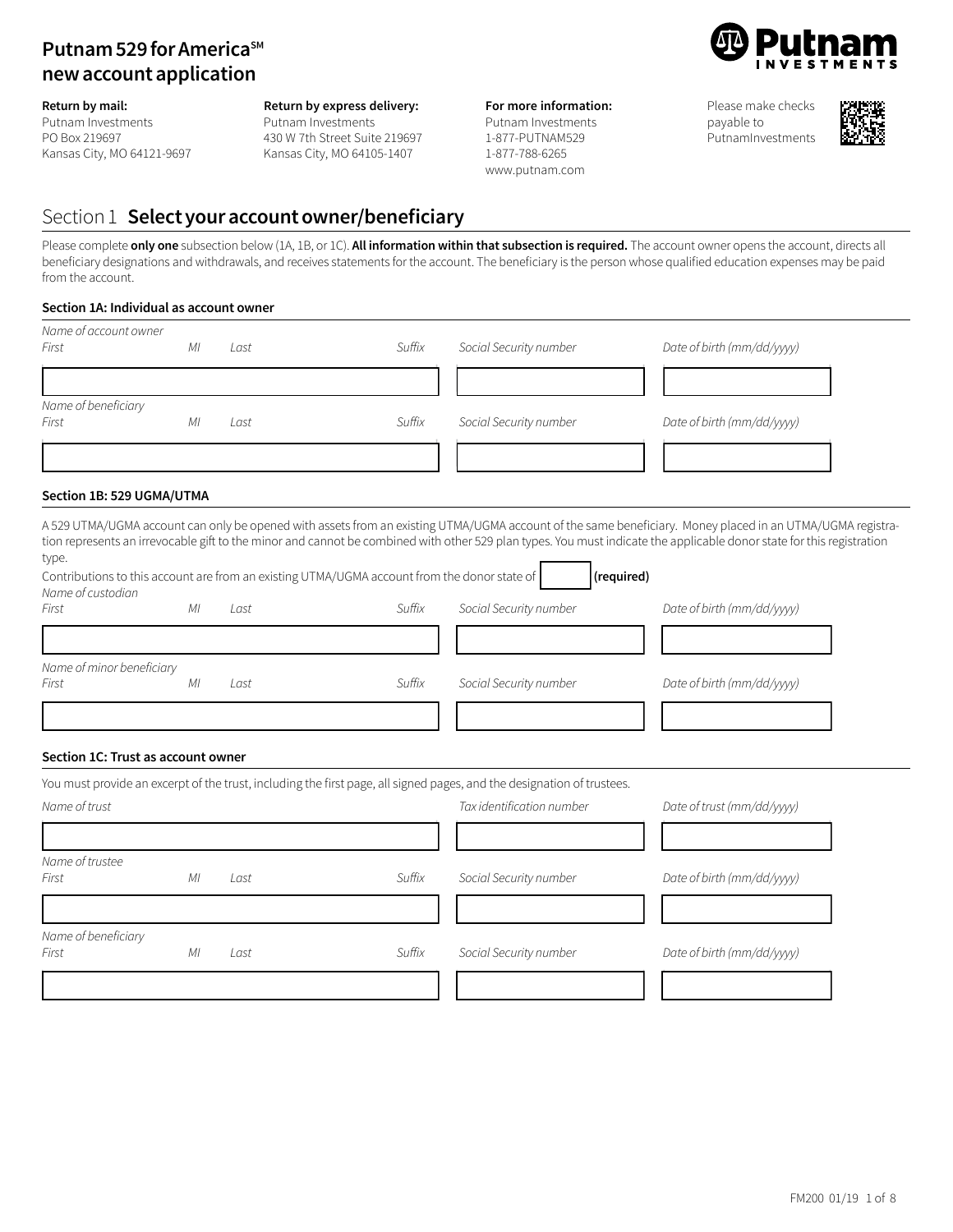# Section 2 **Provideyouaddressandcontactinformation**

Provide the address and contact information for the individuals/entities listed in Section 1. Providing an e-mail address and/or phone number below will replace the current contact information on file with Putnam (if applicable). No changes will be made for fields that are left blank. If you are enrolled in electronic delivery, all notifications will be sent to the e-mail address listed below.

*Primary mailing address* (*street, city, state, ZIP code; required*)

| Primary residential address (street, city, state, ZIP code; required if the mailing address is a P.O. Box or c/o address)                                                                                                                                                                                                                                                                                                                                                                                                                                                                                                                                                                                         |                                               |                                 |          |                                              |  |
|-------------------------------------------------------------------------------------------------------------------------------------------------------------------------------------------------------------------------------------------------------------------------------------------------------------------------------------------------------------------------------------------------------------------------------------------------------------------------------------------------------------------------------------------------------------------------------------------------------------------------------------------------------------------------------------------------------------------|-----------------------------------------------|---------------------------------|----------|----------------------------------------------|--|
| Beneficiary residential address (street, city, state, ZIP code; required if different from the primary address)                                                                                                                                                                                                                                                                                                                                                                                                                                                                                                                                                                                                   |                                               |                                 |          |                                              |  |
| Primary contact phone number                                                                                                                                                                                                                                                                                                                                                                                                                                                                                                                                                                                                                                                                                      | Primary e-mail address                        |                                 |          |                                              |  |
|                                                                                                                                                                                                                                                                                                                                                                                                                                                                                                                                                                                                                                                                                                                   |                                               |                                 |          |                                              |  |
| Note: Providing an e-mail address and/or phone number above will replace the current contact information on file with Putnam (if applicable). No changes will be<br>made for fields that are left blank. If you are enrolled in electronic delivery, all notifications will be sent to the e-mail address listed above.                                                                                                                                                                                                                                                                                                                                                                                           |                                               |                                 |          |                                              |  |
| Electronic delivery of account documents<br>$\Box$ I want to "Go Green" and reduce paper, printing and mailing by receiving documents electronically.                                                                                                                                                                                                                                                                                                                                                                                                                                                                                                                                                             |                                               |                                 |          |                                              |  |
| By checking the "Go Green" box above, an e-mail will be sent to the e-mail address provided above with a link to Putnam's secure Investor Website, which will allow you to<br>choose your eDelivery options. Documents available for eDelivery include transaction confirmations, quarterly statements, prospectuses, annual/semiannual fund reports, proxy<br>statements, and tax forms. When a new document is available, instead of sending the document to you by U.S. mail, Putnam Investor Services will send you an e-mail notification<br>that the document is available via Putnam's website. Terms and Conditions related to eDelivery will be provided to you prior to confirmation of your elections. |                                               |                                 |          |                                              |  |
| Section 3 Designate a successor owner                                                                                                                                                                                                                                                                                                                                                                                                                                                                                                                                                                                                                                                                             |                                               |                                 |          |                                              |  |
| The successor owner will become the owner of the account in the event of the account owner's death. The successor owner cannot be the same person as the account<br>owner. All information is required.                                                                                                                                                                                                                                                                                                                                                                                                                                                                                                           |                                               |                                 |          |                                              |  |
| Name of successor owner                                                                                                                                                                                                                                                                                                                                                                                                                                                                                                                                                                                                                                                                                           |                                               | Social Security / Tax ID number |          | Date of birth (mm/dd/yyyy)                   |  |
| Section 4 Provide information about your financial advisor                                                                                                                                                                                                                                                                                                                                                                                                                                                                                                                                                                                                                                                        |                                               |                                 |          |                                              |  |
| Dealer number                                                                                                                                                                                                                                                                                                                                                                                                                                                                                                                                                                                                                                                                                                     | Branch office number Financial advisor number |                                 |          | Central Registration Depository (CRD) number |  |
| Financial advisor name(s) exactly as it appears on firm's registration                                                                                                                                                                                                                                                                                                                                                                                                                                                                                                                                                                                                                                            |                                               |                                 |          |                                              |  |
| Financial advisor's firm                                                                                                                                                                                                                                                                                                                                                                                                                                                                                                                                                                                                                                                                                          |                                               |                                 |          | Financial advisor's contact phone number     |  |
| Branch office street address                                                                                                                                                                                                                                                                                                                                                                                                                                                                                                                                                                                                                                                                                      |                                               |                                 |          |                                              |  |
| City                                                                                                                                                                                                                                                                                                                                                                                                                                                                                                                                                                                                                                                                                                              |                                               | State                           | ZIP code |                                              |  |
|                                                                                                                                                                                                                                                                                                                                                                                                                                                                                                                                                                                                                                                                                                                   |                                               |                                 |          |                                              |  |

**Note:** If you do not designate a financial advisor, or if the broker-dealer firm you designate does not have a selling agreement with the distributor, Putnam Retail Management Limited Partnership ("PRM") will be designated as the default broker-dealer firm of record on your account and will retain all applicable sales charges. You may designate another broker-dealer firm at any time by returning a signed Change of financial advisor form to Putnam Investor Services.

٦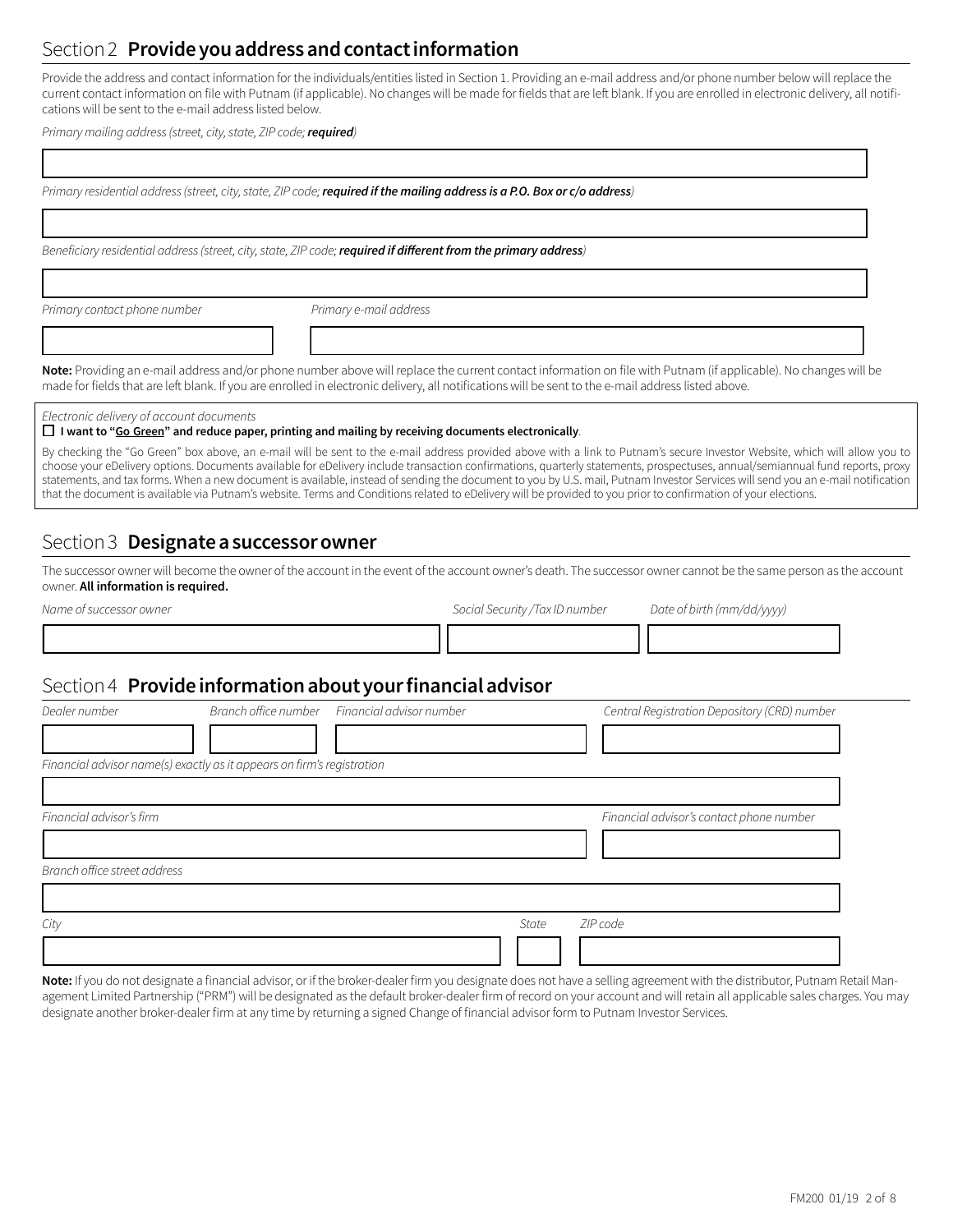### Section 5 **Investment Instructions**

Please indicate how you wish to fund your Putnam 529 for America account. Select all that apply.

#### $\Box$  **A** check is enclosed / $\Box$  A check is en route (make checks payable to Putnam Investments)

 $\Box$  Invest as a contribution into a Putnam 529 for America account

 $\Box$  Invest as a rollover from an account that was held at another financial institution (you must indicate the type of plan held with your previous custodian): **Source of the rollover:** All rollover investments from a 529 or US Savings Bond will be coded as earnings unless **documentation\*** showing the breakdown of principal and earnings is attached. All rollover investments from a Coverdell ESA will be coded as contributions.

 $\Box$  Another 529 program  $\Box$  Coverdell ESA  $\Box$  US Savings Bond(s)

### $□$  A check is not enclosed

 $\Box$  Solicit my current trustee via rollover (please attach the enclosed Putnam 529 for America direct rollover request form)

 $\Box$  Fund my 529 with a purchase from an existing non-retirement account registered solely in my name (investments will be made into the same share class as previously held. Some restrictions may apply.)

| Fund number | Account number | Dollar amount |
|-------------|----------------|---------------|
|             |                |               |

 $\Box$  Draft a one-time investment from my checking or savings account for:

**Note:** The one-time investment will be initiated on the date the account is established.

 $\Box$  Draft systematic investments from my checking or savings account (indicate bank account information in Section 7)

#### **\*Documentation requirements:**

• Another 529 program – a statement issued by the distributing 529 program which shows the earnings portion of the distribution.

 *Dollar amount*

• Qualified US Savings Bond(s) (under Section 135(c)(2)(C) of the Internal Revenue Code) – an account statement or Form 1099-INT issued by the financial institution that redeemed the bond(s) showing interest from the redemption of the bond(s). If no documentation is attached, the IRS requires Putnam to treat the entire amount of the rollover contribution as earnings.

### Section 6 **Selectyourinvestmentoptions**

Please use the Putnam Fund Guide (https://www.putnam.com/literature/pdf/FM103.pdf) to select your investment. For additional fund elections, please attach a separate sheet of paper with the applicable fund number, fund name, and dollar amount.

- For new investments made to Putnam: If no class of shares is indicated, class A shares will be purchased.
- If you are transferring shares held in The Putnam funds to a new ownership registration with Putnam, you must select the same share class as the original account.

#### **6A: Age-Based Investment Option**

Age-Based Investment options are determined by the beneficiary's year of birth. Beneficiaries of age 21 and older requesting the Age-Based Option will be invested into Putnam's Graduate fund.

|                         |  | <i>DOIIGH GHTOGHT</i> |
|-------------------------|--|-----------------------|
| Age Based Fee structure |  |                       |

#### **6B: Goal Based/Individual Investment Options**

You must enter the fund name and number for the corresponding share class you wish to establish.

| Fund number Fund name | Dollar amount |  |
|-----------------------|---------------|--|
|                       |               |  |
|                       |               |  |
|                       |               |  |
|                       |               |  |
|                       |               |  |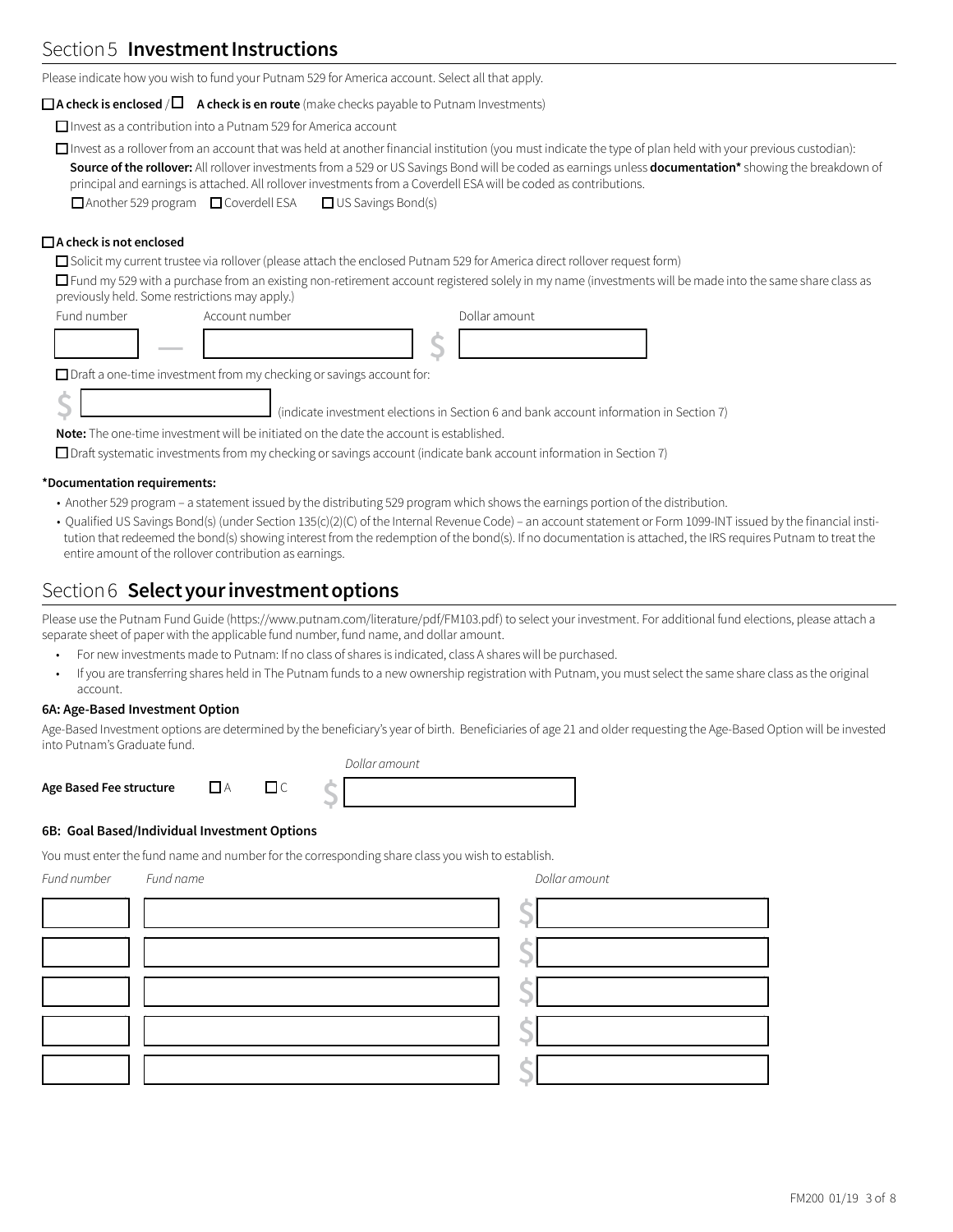### Section 7 Select your account features

#### **Section 7A — Bank account information** (you **must** provide a voided check or deposit slip; **please do not staple**)

**Note:** Starter checks, brokerage checks and checkwriting checks will not be accepted.

Please provide your bank information to allow subsequent purchases to be sent from your bank account. If the Putnam account owner's name is listed in the bank account registration, you will then be eligible for ACH on-demand purchasing via phone or web.

Attach a preprinted or web-generated voided check/deposit slip or a signed letter from the bank on bank letterhead below. Each of these documents must include: bank name, name(s) as registered on the bank account, routing number and account number.

#### **Check the bank account you would like to use:** □ Checking account □ Savings account

 $\Box$  Please use my enclosed investment check to establish bank account options on my account in lieu of other acceptable documents named above.

| ω<br>$\mathbf{r}$<br>Φ<br>$\mathbf{C}$<br>ب<br>$\blacksquare$ | Name<br>Address<br>City, State, ZIP         | DATE <b>All DESIGNATION</b> |
|---------------------------------------------------------------|---------------------------------------------|-----------------------------|
| $\pmb{\omega}$<br>E<br>J<br>$\mathbf \omega$<br>$\circ$<br>᠊ᠣ | PAY TO THE<br>ORDER OF _______________      | \$<br><b>DOLLARS</b>        |
| Ĕ<br>$\circ$<br>⋋                                             |                                             |                             |
| Φ<br>$\Omega$<br>G<br>پ                                       | $ : 123456789$ $ : 000123456789$ $ : 101$   |                             |
|                                                               | ABA routing number of financial institution | Bank account number         |
|                                                               |                                             |                             |
|                                                               | Name(s) of all bank account owner(s)        |                             |

#### **Section 7B — Systematic Investment plan**

Complete this section to establish a new systematic investment plan using the bank account information provided above. Please indicate the investment option, dollar amount, frequency and date for your investments below. Investments will be made into the same fee structure selected in Section 6 unless otherwise indicat**ed.** Putnam requests the draft from your bank account on the business day prior to the investment date. If no date is selected, Putnam will default to the 15th. **If no frequency is selected, Putnam will default to every month.** If the investment date falls on a weekend or a holiday, the investment will be made the next business day. If the investment date falls on a date that does not occur within a particular month (29th-31st), the investment will be made the prior day, unless this day falls on a weekend or holiday then the investment will be made the next business day.

#### **Step 1: Investment allocation**

| Investment option name | Dollar amount |
|------------------------|---------------|
|                        |               |
| Investment option name | Dollar amount |
|                        |               |
| Investment option name | Dollar amount |
|                        |               |

#### **Step 2: Option frequency**

| Choose a frequency below:                                                                                                              |      |  |                                                                                       |  |  |  |
|----------------------------------------------------------------------------------------------------------------------------------------|------|--|---------------------------------------------------------------------------------------|--|--|--|
| Frequency: $\Box$ Invest every month (enter investment date(s) below) <b>or</b> $\Box$ Invest only in the month(s) chosen below:       |      |  |                                                                                       |  |  |  |
| $\Box$ Jan $\Box$ Feb $\Box$ Mar $\Box$ Apr $\Box$ May $\Box$ June $\Box$ July $\Box$ Aug $\Box$ Sept $\Box$ Oct $\Box$ Nov $\Box$ Dec |      |  |                                                                                       |  |  |  |
| Indicate investment date(s) below:                                                                                                     |      |  |                                                                                       |  |  |  |
| Investment date:                                                                                                                       |      |  | Additional investment date: (use if you wish to invest multiple times within a month) |  |  |  |
| (MM/DD)                                                                                                                                | (DD) |  |                                                                                       |  |  |  |
|                                                                                                                                        |      |  |                                                                                       |  |  |  |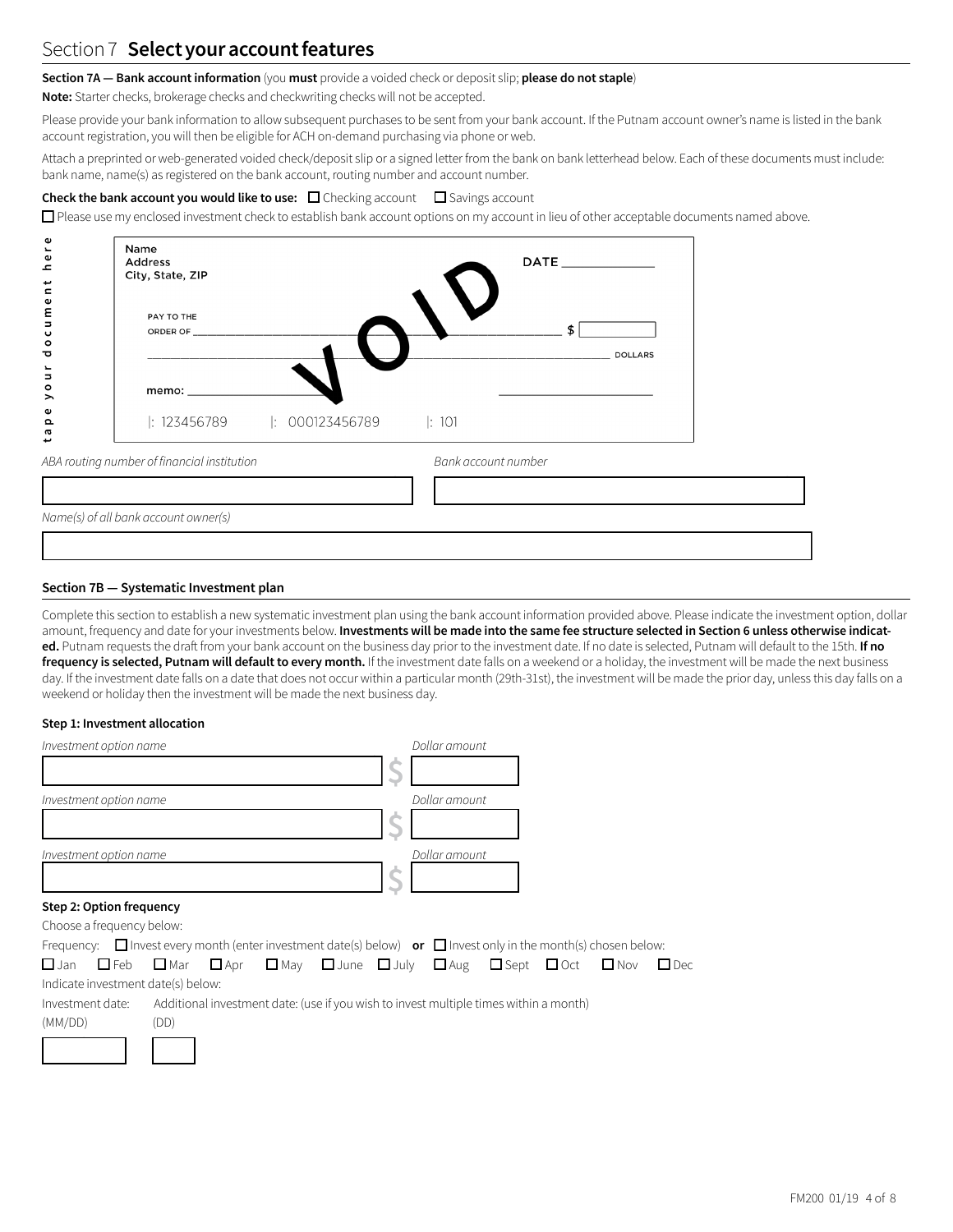#### **Section 7C — Reduced sales charge**

If you already own shares of another Putnam fund, or if you agree to invest a certain amount, you may be able to reduce the sales charge you pay. Shares that have not been assessed a sales charge will not count towards your Cumulative Discount or Letter of Intent. This includes commissionable shares of the Putnam Money Market Fund, the Putnam Government Money Market Fund, and the Short Duration Income Fund, as well as closed end funds and Putnam class Y shares.

#### **Cumulative discount**

To qualify for sales charge discounts on class A shares, list the account number(s) of other Putnam fund(s) that you or your family (spouse and/or children under age 21) own.

| Fund number | Account number |
|-------------|----------------|
|             |                |
|             |                |
|             |                |

#### **Letter of intent**

By checking an amount below, I agree to the terms and conditions for a Letter of Intent as set forth in the Statement of Additional Information (including the escrowing of shares). Although I am not obligated to complete a Letter of Intent, I plan to invest in one or more Putnam funds over a 13-month period an aggregate amount equal to at least the amount of the box checked below. I am aware that if I do not invest at least this amount over a 13-month period any purchases made pursuant to this Letter of Intent will be adjusted to the commission rate that otherwise would apply.

 $\square$ \$1,000,000

| $\Box$ \$50,000     |
|---------------------|
| $\square$ \$500,000 |

 $\square$  \$100,000  $\square$  \$250,000

### Section 8 **AuthorizePutnamtoopenyouraccount**

#### o **I do not authorize telephone redemptions. Accept only written instructions signed by me.**

Unless I have checked the box above, Putnam Investor Services, Inc. is authorized to act upon redemption instructions received by telephone from me or any other person claiming to act as my representative who can provide Putnam with my account registration and address as it appears on Putnam's records. Redemption proceeds of up to \$100,000 will be sent to me at the address of record with Putnam for at least 15 days or my bank via federal bank wire or ACH as requested at the time of the redemption. Putnam will not be liable for unauthorized transactions if it employs reasonable procedures to confirm that instructions received by telephone are genuine. I agree to indemnify and hold harmless Putnam Investor Services, Inc., the State of Nevada, the Nevada College Savings Trust Fund, the Board of Trustees of the College Savings Plans of Nevada and the Putnam Investment Options against any claim or loss in connection with any telephone transaction effected on my account.

#### $\Box$  I do not authorize the mailing of only one annual report, one offering statement, or one set of other investor documents for all accounts in a Putnam **investment option at my address. Send a separate copy for every account.**

Unless I have checked the box above, Putnam Investor Services, Inc. is authorized to send only one annual report, one offering statement, or one set of other investor documents for **all** accounts in any Putnam investment option at my address. I may call Putnam at 1-877-788-6265 if I decide to receive my own copy of these documents in the future, and Putnam will begin sending individual copies within 30 days.

Important notice regarding Putnam's privacy policy: By signing this application, I acknowledge that Putnam's privacy policy is available for viewing and printing via **Putnam's website at https://www.putnam.com/policies/**

If I/we have completed the bank account information section, I/we authorize my/our bank/credit union to accept credit entries initiated by Putnam Investor Services, Inc., to my/our account and to credit, as requested, the same to my account, without responsibility for correctness thereof or for the existence of any further authorization relating thereto. I/we also authorize my/our bank/credit union to accept debit entries initiated by Putnam Investor Services, Inc., to reverse or otherwise correct any erroneous credit to my/our bank/credit union account. I agree to indemnify and hold harmless my bank/credit union, Putnam Investment Options, Putnam Investor Services, Inc., the State of Nevada, the Nevada College Savings Trust Fund and the Board of Trustees of the College Savings Plans of Nevada for any loss, liability, or expense incurred from acting on these instructions. I/we also agree to waive any right under the NACHA Rules to rescind any instruction for ACH transactions that have already occurred at the time of the attempt to rescind. This waiver of the rescission right applies to both ACH investments in and ACH redemptions from the Putnam funds. This authorization may be terminated by me/us at any time by written notification to Putnam Investor Services, Inc., with reasonable time given to implement my/our request. Putnam Investor Services, Inc. may amend or terminate this agreement at any time. You will be notified before any such changes go into effect. For bank account information, Putnam does not assess a fee for federal bank wire and/or ACH transactions on your account(s). Some banks/credit unions may not offer ACH transactions or may charge a fee to conduct such transactions. Please check with your financial institution for information regarding eligibility, fees and applicable routing number(s) for federal bank wire and/or ACH transactions.

If I have completed a Letter of Intent (LOI) in Section 7, I agree that the minimum initial investment, which will be held in escrow until the full LOI amount is purchased, is 5% of the amount checked. If I invest less than the LOI amount, shares may be redeemed from my account to cover the higher sales charge. If I invest more, the sales charge will only be adjusted when and if my dealer refunds Putnam its portion of the adjustment. I will not receive LOI credit for shares purchased by dividend reinvestment.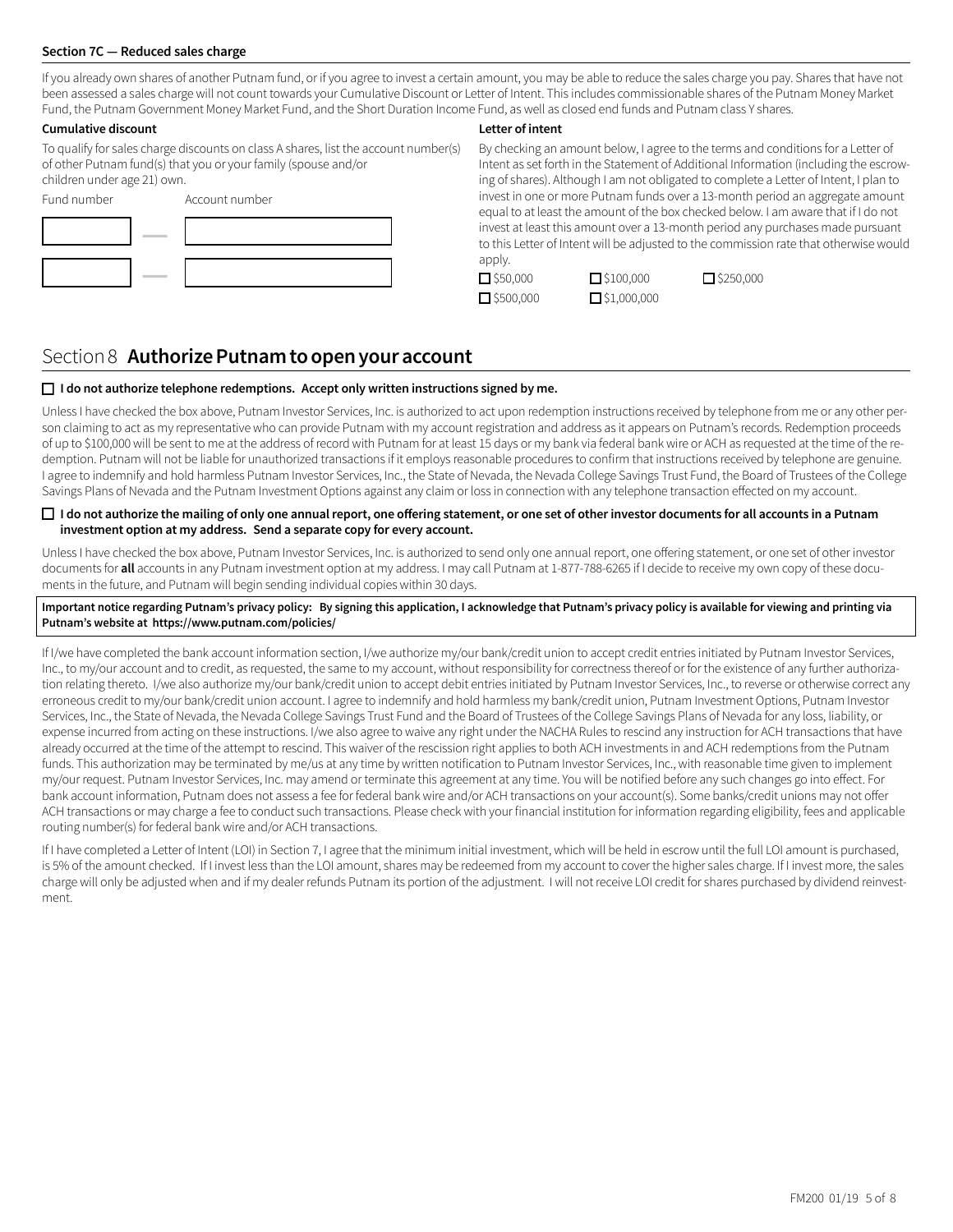### Section 8 **Authorize Putnam to open your account (continued)**

I acknowledge that investments in the Putnam 529 for America program are not mutual funds; are not deposits or obligations of, or guaranteed or endorsed by, the State of Nevada, the Nevada College Savings Trust Fund, the Board of Trustees of the College Savings Plans of Nevada, Putnam Investments, or any financial institution; are not insured by the Federal Deposit Insurance Corporation (FDIC), the Federal Reserve Board, or any other agency; and involve risk, including the possible loss of principal.

I understand and acknowledge that any systematic purchases or other contributions are not deductible from federal income tax.

Federal law requires the Putnam funds to obtain the name, residential or business address, Social Security or tax identification number, and date of birth for each registered owner, including trustees, opening a new account in order to verify their identities. For certain entities such as trusts, estates, or other non-corporate organizations, additional documentation may be required (see the following terms and conditions or call Putnam at 1-800-225-1581). The funds are unable to accept new accounts if any required information is not provided. If the funds are unable to verify your identity, your account will be closed at the then-current NAV, which may be more or less than your original investment, and the proceeds will be sent to you, net of any applicable sales charges. The information you provide may be shared with third parties for the purpose of verification subject to the terms of Putnam's privacy policy.

BY SIGNING BELOW, I ACKNOWLEDGE THAT I HAVE READ AND AM AGREEING TO THE TERMS OF THE OFFERING STATEMENT, ITS ATTACHED PARTICIPATION AGREEMENT FOR THE PUTNAM 529 FOR AMERICA PROGRAM, AND THIS APPLICATION. I UNDERSTAND THAT I SHOULD CONSULT A FINANCIAL OR LEGAL AD-VISOR IF I HAVE ANY OUESTIONS ABOUT THE TERMS AND CONDITIONS OF THIS AGREEMENT. THIS APPLICATION TOGETHER WITH THE PARTICIPATION AGREE-MENT INCORPORATED HEREIN, CONSTITUTES MY CONTRACT WITH THE STATE OF NEVADA, THE NEVADA COLLEGE SAVINGS TRUST FUND, AND THE BOARD OF TRUSTEES OF THE COLLEGE SAVINGS PLANS OF NEVADA WITH RESPECT TO AMOUNTS INVESTED PURSUANT TO THIS APPLICATION.

| Signature of Account Owner | Date (mm/dd/yyyy) |
|----------------------------|-------------------|
|                            |                   |

*Print name ofsignature above*

#### **SIGNATURE OF CONTRIBUTOR OR BANK ACCOUNT OWNER**

1333333333333333333334

1333333333333333333334

If the checking or savings account indicated in Section 7 is not that of the Putnam account owner, an individual whose name appears on the bank account registration must *sign below(only one bank account owner mustsign).*

*Signature of bank account owner (if different from account owner) Date (mm/dd/yyyy)*

1333333333333333333334 133333334 *Print name ofsignature above*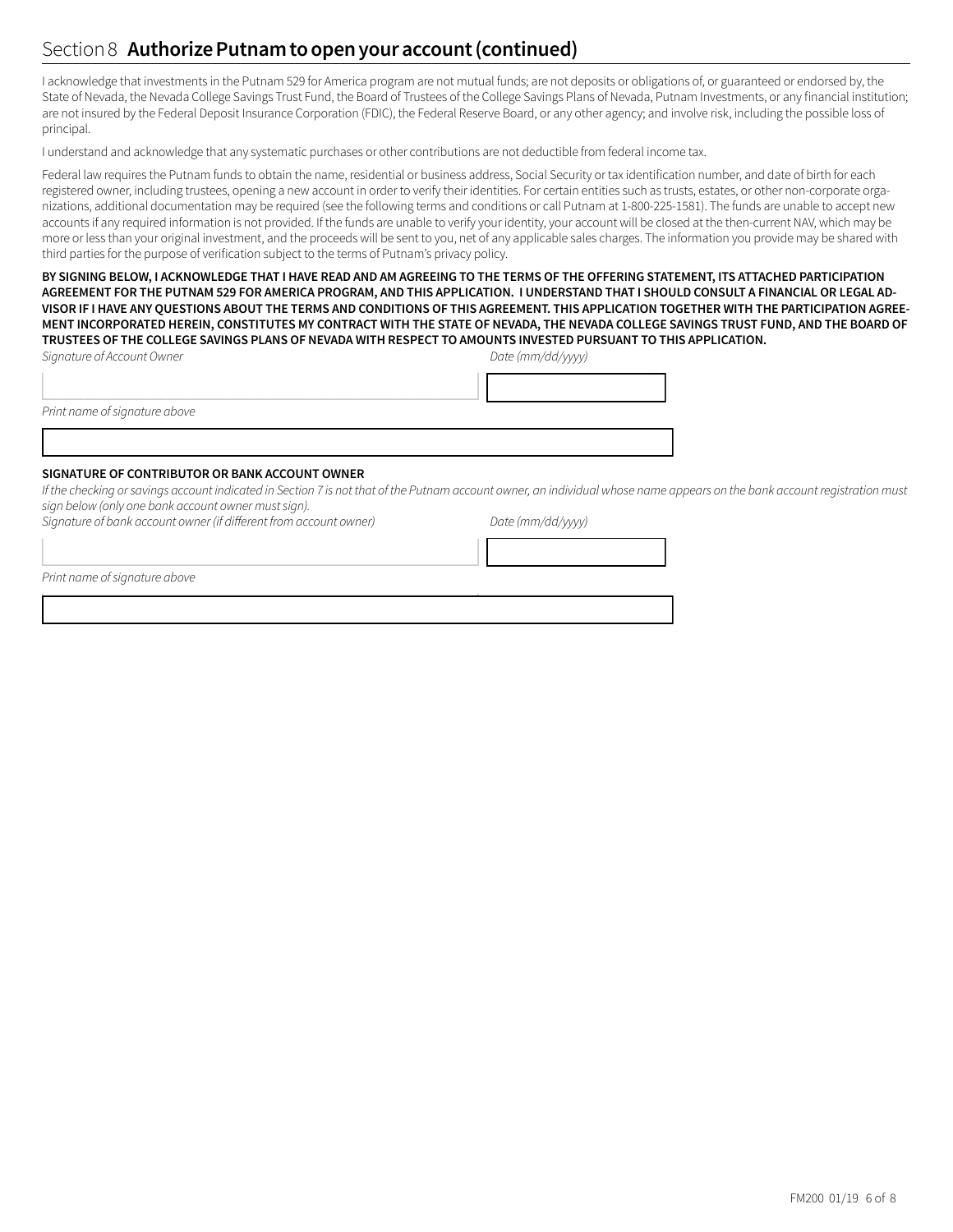# **Putnam529forAmericaSM directrolloverrequestform**



**Return by mail:** Putnam Investments PO Box 219697 Kansas City, MO 64121-9697 **Return by express delivery:** Putnam Investments 430 W 7th Street Suite 219697 Kansas City, MO 64105-1407

| For more information: |
|-----------------------|
| Putnam Investments    |
| 1-877-PUTNAM529       |
| 1-877-788-6265        |
| www.putnam.com        |

Please make checks payable to PutnamInvestments

Use this form to request a direct rollover from your current 529 program manager or Coverdell Education Savings account trustee to fund your Putnam 529 for America account. Please note: you must include this form with a new account application to establish a new Putnam 529 for America account. Upon receipt, Putnam will use this form as authorization to solicit assets from your current program manager or trustee. Requirements may vary based on dollar amount and changes in ownership. Please contact your current program manager or trustee to inquire if they require additional documentation.

# **Section 1 Account owner information**

Please complete Sections 1, 2 and 3 with your current account information as it appears on your most recent 529 program or Coverdell Education Savings Account statement from your current program manager or trustee.

| Name of owner<br>Individual/organization/trust       |                                                         |                                       | Social Security/Tax ID number (required) | Date of birth (mm/dd/yyyy; required) |
|------------------------------------------------------|---------------------------------------------------------|---------------------------------------|------------------------------------------|--------------------------------------|
| Authorized representative of organization or trustee |                                                         |                                       |                                          |                                      |
|                                                      | Section 2 Current beneficiary information               |                                       |                                          |                                      |
| Name of beneficiary                                  |                                                         |                                       |                                          |                                      |
| First                                                | MI<br>Last                                              | Suffix                                | Social Security number (required)        | Date of birth (mm/dd/yyyy; required) |
| Existing account type:                               | □ 529 Savings Plan                                      | □ Coverdell Education Savings Account |                                          |                                      |
|                                                      | Section 3 Current 529 program manager/Coverdell trustee |                                       |                                          |                                      |
|                                                      | Name of current program manager, custodian or trustee   |                                       | Phone number                             |                                      |
|                                                      |                                                         |                                       |                                          |                                      |
| Mailing address (street, city, state, ZIP code)      |                                                         |                                       |                                          |                                      |

### Section 4 **Instructions tocurrent529programmanager/Coverdelltrustee**

Please roll over the following for the owner and beneficiary listed above. For 529 plans, please fill out Sections 4 and 5. For Coverdell Education Savings accounts, only complete Section 4. If you currently hold 529 UTMA/UGMA or Coverdell Education Savings assets apart from contributory assets, please provide separate checks. Provide the appropriate contributions and earnings breakdown separately.

Please include a statement from your current trustee/custodian. Please consult your present trustee/custodian to see if there are any forms or fees associated with transferring your funds. If fees are required this may delay your request.

133333333333333333333333333333333333334

### o **Solicit 100% of the assets of the account owner/beneficiary listed above:**

Account number (**required**)

|                                                                           |            |    | Dollar amount |
|---------------------------------------------------------------------------|------------|----|---------------|
|                                                                           |            |    |               |
| or                                                                        |            |    |               |
| $\Box$ Solicit for a portion of the assets from the following account(s): |            |    |               |
| Account number (required)                                                 | Percentage |    | Dollar amount |
|                                                                           |            | or |               |
|                                                                           |            | or |               |
|                                                                           |            | or |               |